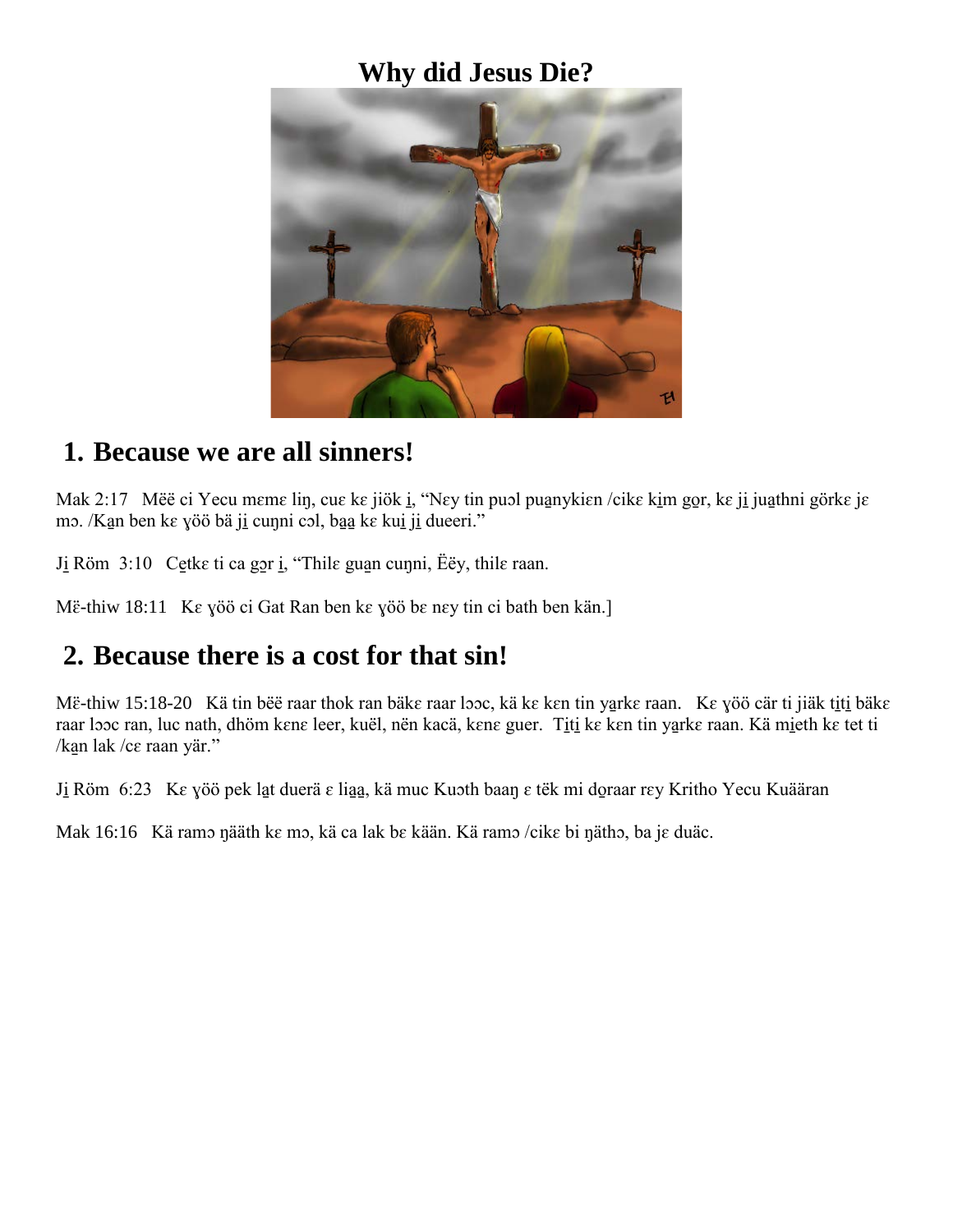

**There is a cost for sin!**

# **3. Because Jesus died and paid for our sins on the cross!**

Më-thiw 1:21 Jen be gat dap, kä bi jen col i Yecu, ke yöö e jen min bi neeke kän kä dueerkien."

Ji Röm 5:8 Kä ci Kuoth kon nyuothe nhökde ke yöö mëë nuotne ala ji dueer cu Yecu liw ke kuidan.

Joon 3:16 "Ke yöö nhok Kuoth ney diaal elon, cue Gatde kel ni käroa muoc, ke yöö ram mi wä je näth, /ce bi liw, be teke tëk mi thil pek.

Më-thiw 18:11 Ke yöö ci Gat Ran ben ke yöö be ney tin ci bath ben kän.]

### **4. Salvation is a free gift, not by good works. You must take God's word for it, and trust Jesus alone!**

J<u>i</u>  $\epsilon$ -pɛ-thäth. 2:8-9 Kɛ yöö kɛ puɔ̯th baan Kuɔth ca yɛ kän kɛ n̩a̯th. Kä mɛmɛ /ciɛ lät yɛn ɛ muc kä Kuoth. /Ciɛ luɔt lätnikun, a thilɛ ram mi dee rɔ liak.

Tay-täth 3:5 cuɛ kɔn kän, kä /ciɛ kui̱ lätni cuŋni tin canɛ la̱t, kä ɛ kui̱ kɔ̱cä lɔaacdɛ, kɛ la̱k in ci kɔn moc kɛ tëk mi pay tuɔɔk Yiëë in Gɔaa in Rɛl Rɔ.

Lät 4:12 Kä thile kan teekä kä radodien, kä thile ciöt dodien wi<u>i</u> muo mi ca kam naath, min bi kon dhil kän."

# **5. We must put our faith and trust in Christ alone!**

Mak 9:23 Cu Yecu je jiök i, "Mi tiike luan! Doak diaal dë ke lät kä ram mi teke nath."

Mak 1:15 "Ci guaath cop, kä ci cian ruiçä Kuɔth thiak. Rietde rɔ dueerikun, kä nathe thuk Kuɔth ti gɔw."

Mak 10:15 Epuc, yän larä je ye, ram mi /ci Kuäär Kuɔth bi nhɔk, cetkɛ gat mi tɔt, /cɛ bi wä rɛydɛ."